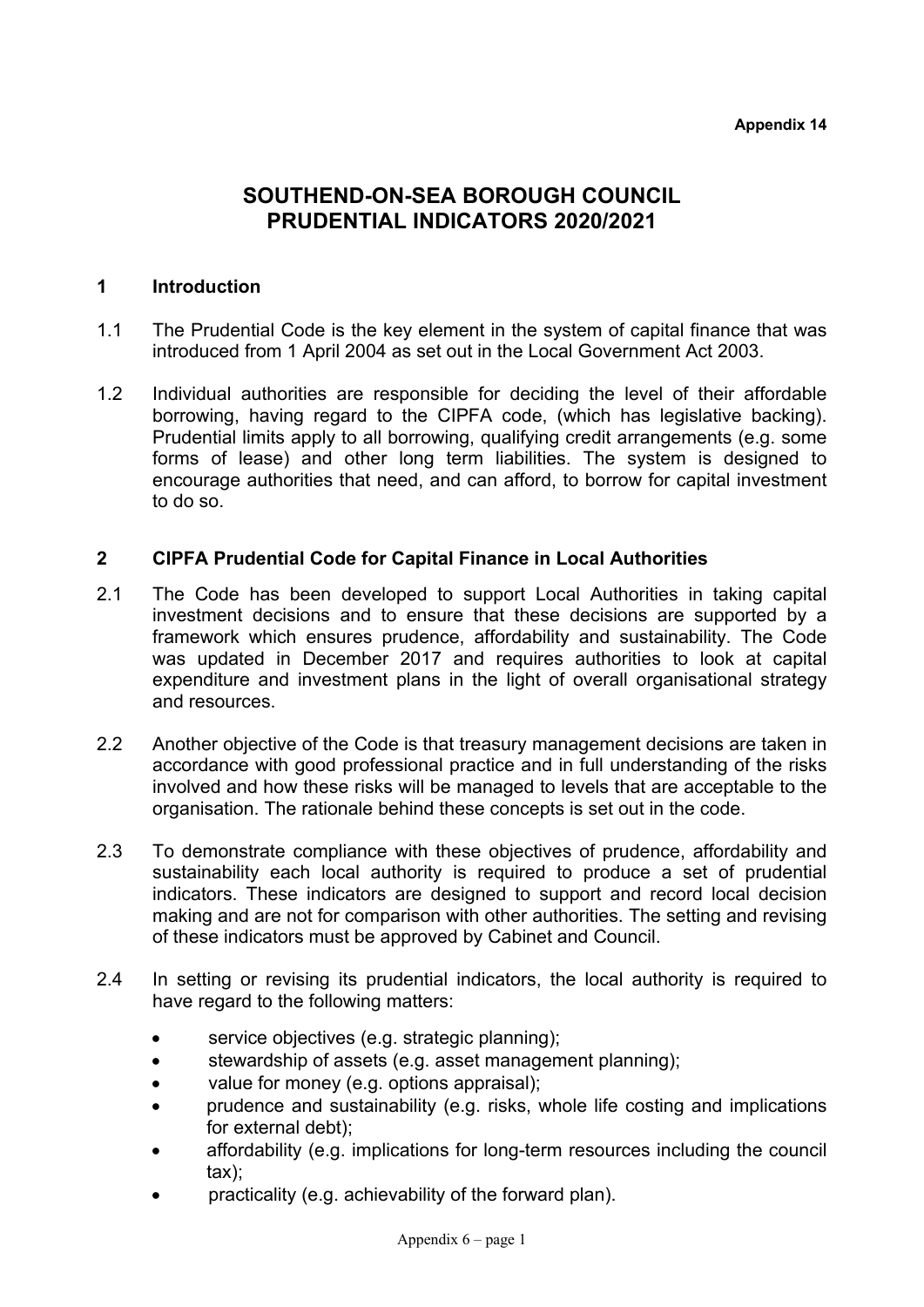## **3 Prudential Indicators for Prudence**

## 3.1 *Estimates of Capital Expenditure to be Incurred*

3.1.1 This is an estimate of the total amount of investment planned over the period. Not all investment necessarily has an effect on the Council Tax. Schemes funded by grant, third party contributions or by capital receipts mean that the effect on the Council Tax is greatly reduced.

|                                   | <b>Estimate</b><br>2020/21<br>£000 | <b>Estimate</b><br>2021/22<br>£000 | <b>Estimate</b><br>2022/23<br>£000 | <b>Estimate</b><br>2023/24<br>£000 | <b>Estimate</b><br>2024/25<br>£000 |
|-----------------------------------|------------------------------------|------------------------------------|------------------------------------|------------------------------------|------------------------------------|
| <b>General Fund</b>               | 88,391                             | 33,131                             | 9,938                              | 5,645                              | 10,450                             |
| <b>Housing Revenue</b><br>Account | 20,205                             | 15,836                             | 8,060                              | 6,560                              | 6,600                              |
| Total                             | 108,596                            | 48,967                             | 17,998                             | 12,205                             | 17,050                             |

- 3.2 *Estimate of the Capital Financing Requirement*
- 3.2.1 Each year, the Council finances the capital programme by a number of means, one of which is borrowing. The capital financing requirement represents the cumulative amount of borrowing that has been incurred to pay for the Council's capital assets, less amounts that have been set aside for the repayment of debt over the years (i.e. Minimum Revenue Provision and Reserved Capital Receipts).
- 3.2.2 The estimates for the capital financing requirement are:

|                                                             | <b>Estimate</b><br>31st<br><b>March</b><br>2021<br>£000 | <b>Estimate</b><br>$31$ st<br><b>March</b><br>2022<br>£000 | <b>Estimate</b><br>31 <sup>st</sup><br><b>March</b><br>2023<br>£000 | <b>Estimate</b><br>31st<br><b>March</b><br>2024<br>£000 | <b>Estimate</b><br>31 <sup>st</sup><br><b>March</b><br>2025<br>£000 |
|-------------------------------------------------------------|---------------------------------------------------------|------------------------------------------------------------|---------------------------------------------------------------------|---------------------------------------------------------|---------------------------------------------------------------------|
| <b>General Fund</b>                                         | 323,762                                                 | 332,418                                                    | 331,009                                                             | 325,782                                                 | 325,036                                                             |
| Housing<br>Revenue<br>Account                               | 98,816                                                  | 98,816                                                     | 98,816                                                              | 98,816                                                  | 98,816                                                              |
| <b>Better</b><br>Queensway<br>senior lender<br>(indicative) | 0                                                       | 0                                                          | 0                                                                   | 0                                                       | 50,000                                                              |
| <b>Total</b>                                                | 422,578                                                 | 431,234                                                    | 429,825                                                             | 424,598                                                 | 473,852                                                             |

- 3.2.3 The Council is only allowed to borrow long term to support its capital programme. It is not allowed to borrow long term to support its revenue budget.
- 3.3 *Operational Boundary and Authorised Limit 2020/21 to 2024/25*
- 3.3.1 The Council must set an operational boundary and authorised limit for its total gross external debt, separately identifying borrowing from other long-term liabilities. The operational boundary is how much gross external debt the Council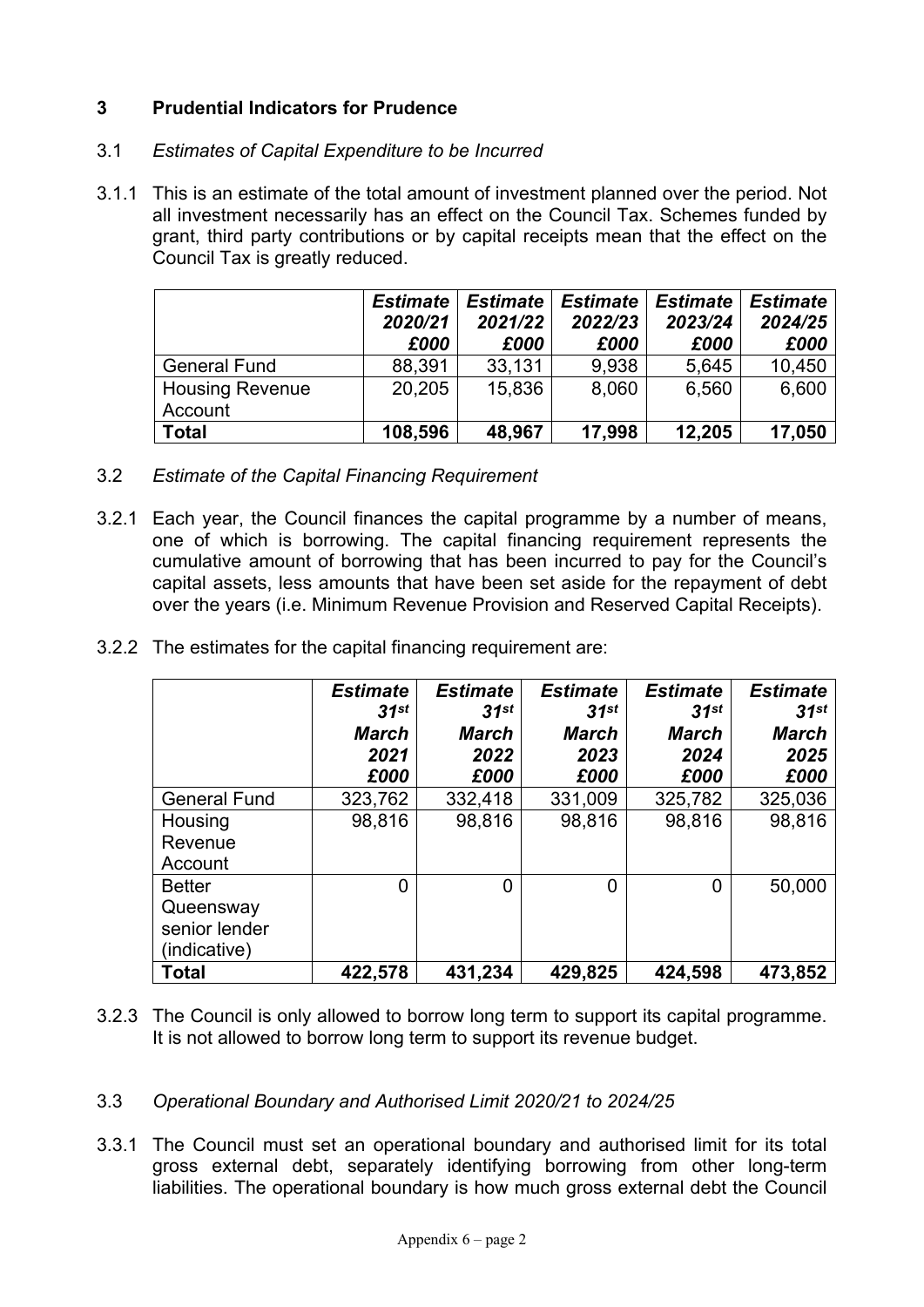plans to take up, and reflects the decision on the amount of debt needed for the Capital Investment Programme for the relevant year. The authorised limit is higher than the operational boundary as it allows sufficient headroom to take account of unusual cash movements. If at any time during the year, it is likely that this limit will be breached it will be reported to members as soon as possible and the Leader advised immediately.

| <b>Operational</b><br>boundary                          | <b>Estimate</b><br>2020/21<br>£000 | <b>Estimate</b><br>2021/22<br>£000 | <b>Estimate</b><br>2022/23<br>£000 | <b>Estimate</b><br>2023/24<br>£000 | <b>Estimate</b><br>2024/25<br>£000 |
|---------------------------------------------------------|------------------------------------|------------------------------------|------------------------------------|------------------------------------|------------------------------------|
| <b>Borrowing</b>                                        | 370,950                            | 381,150                            | 386,250                            | 386,450                            | 386,650                            |
| Liabilities outstanding<br>under credit<br>arrangements | 4,050                              | 3,850                              | 3,750                              | 3,550                              | 3,350                              |
| Better Queensway -<br>senior lender<br>(indicative)     | 0                                  | 0                                  | 0                                  |                                    | 50,000                             |
| Total                                                   | 375,000                            | 385,000                            | 390,000                            | 390,000                            | 440,000                            |

| <b>Authorised Limit</b>                                 | <b>Estimate</b><br>2020/21<br>£000 | <b>Estimate</b><br>2021/22<br>£000 | <b>Estimate</b><br>2022/23<br>£000 | <b>Estimate</b><br>2023/24<br>£000 | <b>Estimate</b><br>2024/25<br>£000 |
|---------------------------------------------------------|------------------------------------|------------------------------------|------------------------------------|------------------------------------|------------------------------------|
| <b>Borrowing</b>                                        | 380,950                            | 391,150                            | 396,250                            | 396,450                            | 396,650                            |
| Liabilities outstanding<br>under credit<br>arrangements | 4,050                              | 3,850                              | 3,750                              | 3,550                              | 3,350                              |
| Better Queensway -<br>senior lender<br>(indicative)     | 0                                  | 0                                  | 0                                  | 0                                  | 50,000                             |
| Total                                                   | 385,000                            | 395,000                            | 400,000                            | 400,000                            | 450,000                            |

- 3.4 *Gross Debt and the Capital Financing Requirement*
- 3.4.1 Gross external debt is long term external debt (e.g. PWLB loans taken out), short term borrowing from other Local Authorities and credit arrangements relating to finance leases. The estimates for the external debt are:

|                     | <b>Estimate</b> | Estimate | Estimate | ∣ <i>Estimat</i> e ∣ | Estimate     |
|---------------------|-----------------|----------|----------|----------------------|--------------|
|                     | .31st           | 31st     | 31st     | 31st                 | 31st         |
|                     | March           | March    | March    | March                | <b>March</b> |
|                     | 2021            | 2022     | 2023     | 2024                 | 2025         |
|                     | £000            | £000     | £000     | £000                 | £000         |
| External gross debt | 367,909         | 379,567  | 382,301  | 382.913              | 432.507      |

3.4.2 Under the Prudential Code, gross external borrowing must not, except in the short term, exceed the total of the capital financing requirement for the previous year, plus any additional amounts for the current year and the next two financial years. This means that gross external borrowing cannot exceed £429.825m at 31 March 2021, £424.598m at 31 March 2022 and £473.852m at 31 March 2023.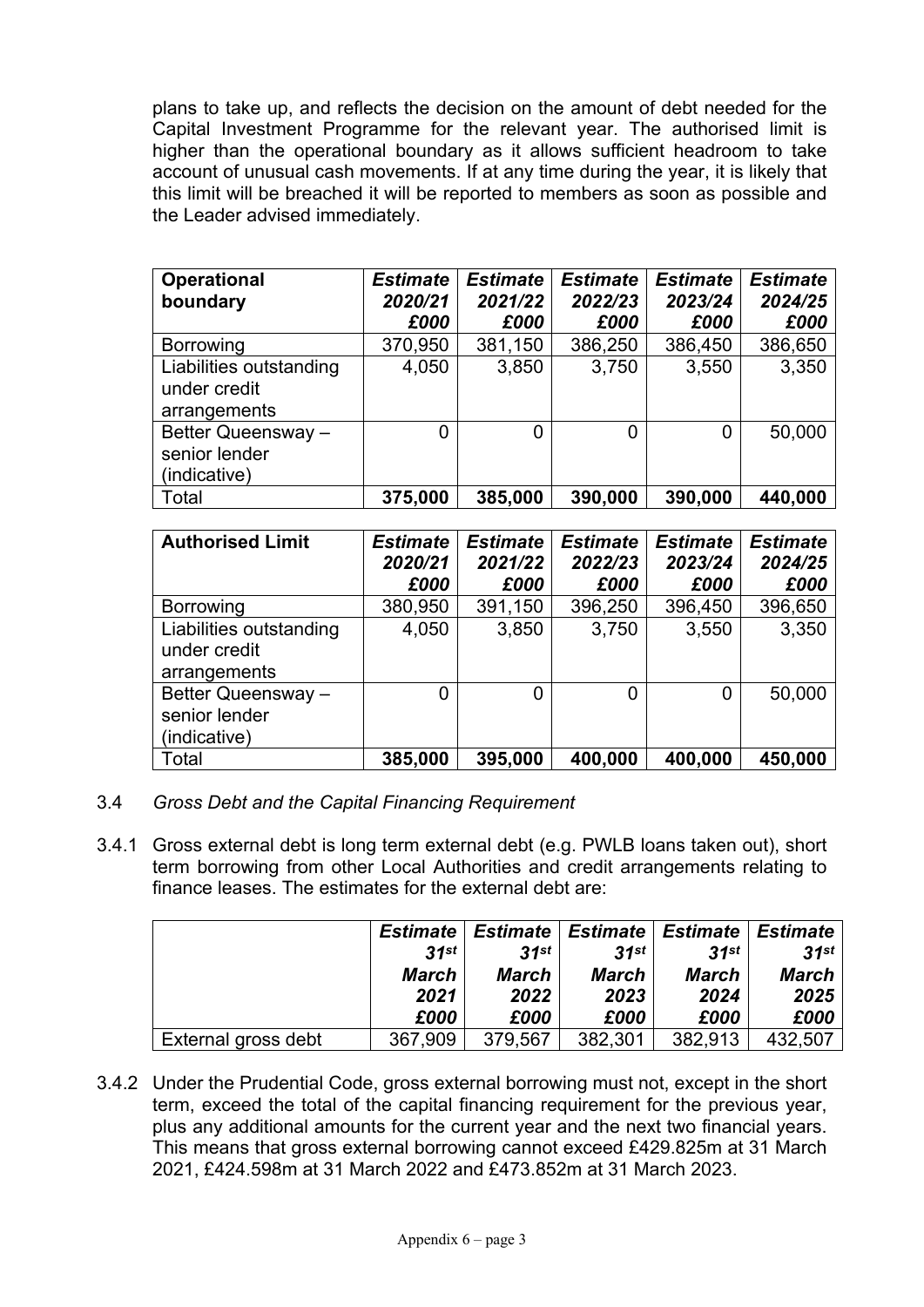## **4 Prudential Indicators for Affordability**

## 4.1 *Internal Borrowing/Interest Rate Risk*

4.1.1 The graph below shows the estimated Capital Financing Requirement, Authorised Limit, Operational Boundary and levels of external borrowing over the next five years.



- 4.1.2 The gap between the Capital Financing Requirement and the levels of external debt illustrates the level of internal borrowing. This reflects the Council's exposure to interest rate movements equivalent to the interest lost on investment income. Also, when the borrowing is taken out the rate will be dependent on the prevailing economic and market conditions at the time. This is a risk if PWLB rates rise significantly. For every 1 basis point (0.01%) increase in rates the interest paid on borrowing £10m for 50 years rises by £50,000 over the life of the loan. A 1% increase in rates on a £10m loan would increase the cost to £5m over the life of the loan.
- 4.1.3 The gap between the Capital Financing Requirement and the Operational Boundary/Authorised Limit highlights the potential scope and flexibility to borrow further, if the cash flow and treasury management position allows.

## 4.2 *Estimates of the Proportion of Financing Costs to Net Revenue Stream*

- 4.2.1 This indicator records estimated capital financing costs as a percentage of the net revenue stream.
- 4.2.2 Capital financing costs are the revenue cost of financing the debt (the interest payments and the amount set aside annually to repay debt) less interest earned on investments. This is an important indicator because it shows how much of the Council's revenue resources are 'tied up' in fixed capital financing costs. Setting and reviewing this, means that the Council can ensure that its capital financing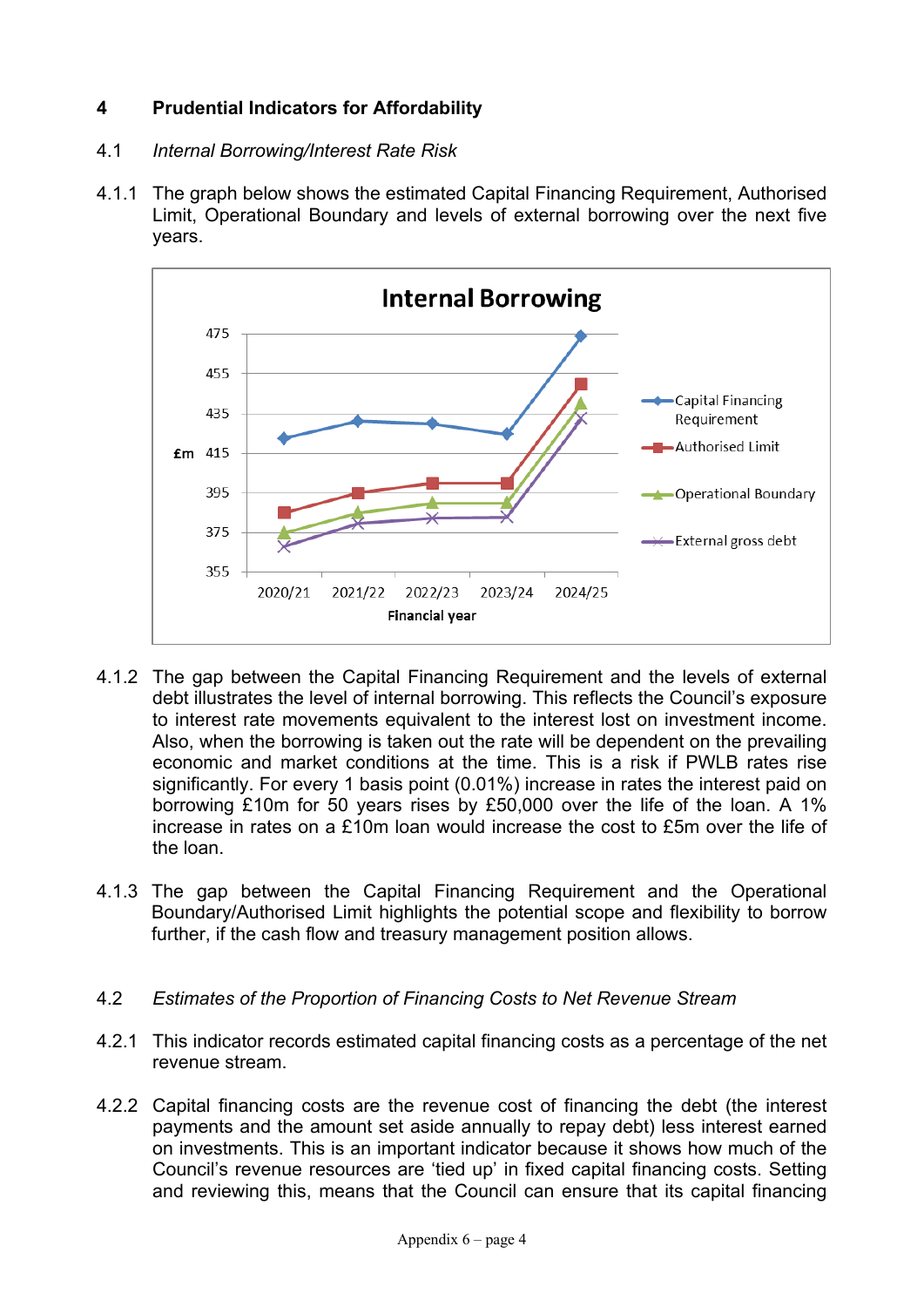costs do not become too large a part of the revenue budget, compared to the cost of running services.

|                                | <b>Estimate</b><br>2020/21<br>% | <b>Estimate</b><br>2021/22<br>% | <b>Estimate</b><br>2022/23<br>% | <b>Estimate</b><br>2023/24<br>% | <b>Estimate</b><br>2024/25<br>$% \mid$ |
|--------------------------------|---------------------------------|---------------------------------|---------------------------------|---------------------------------|----------------------------------------|
| <b>General Fund</b>            | 13.06                           | 13.10                           | 13.12                           | 12.98                           | 12.88                                  |
| <b>Housing Revenue Account</b> | 28.25                           | 28.33                           | 28.09                           | 28.23                           | 28.42                                  |

## **5 Prudential Indicators for Treasury Management**

### *5.1 Maturity Structure of Borrowing during 2020/21*

5.1.1 The table below shows the limits within which the Council delegates its length of borrowing decisions to the Strategic Director (Finance and Resources)/Section 151 Officer in 2019/20.

|                                | <b>Upper</b><br>limit<br>$\frac{0}{0}$ | Lower<br>limit<br>% | <b>Estimated</b><br>outstanding debt<br>maturity at<br>31 <sup>st</sup> March 2021<br>℅ |
|--------------------------------|----------------------------------------|---------------------|-----------------------------------------------------------------------------------------|
| Under 12 months                | 20                                     | 0                   |                                                                                         |
| 12 months and within 24 months | 30                                     |                     |                                                                                         |
| 24 months and within 5 years   | 40                                     | O                   | $\overline{2}$                                                                          |
| 5 years and within 10 years    | 60                                     | 5                   | 16                                                                                      |
| 10 years and within 20 years   | 100                                    | 15                  | 29                                                                                      |
| 20 years and within 30 years   | 100                                    | 0                   | 18                                                                                      |
| 30 years and above             | 80                                     | 20                  | 34                                                                                      |

- 5.1.2 The percentages in each category for the upper and lower limits do not add up to 100% as they do not represent an actual allocation.
- 5.1.3 The actual maturities of new borrowing will be decided taking account of the maturities of existing loans and the interest rates for the various maturity periods available at the time.

### 5.2 *Total Principal Sums Invested for Periods over 365 Days*

5.2.1 A large part of the Council's investments are managed by external fund managers. However, a working cash balance is also managed internally within the Council. Part of this cash balance is utilised to smooth out the day to day movements on the cash flow. It is not therefore the intention that this part of the balance would be invested for more than 365 days. The rest of the cash balance is invested to achieve the optimum returns consistent with the effective control of risk.